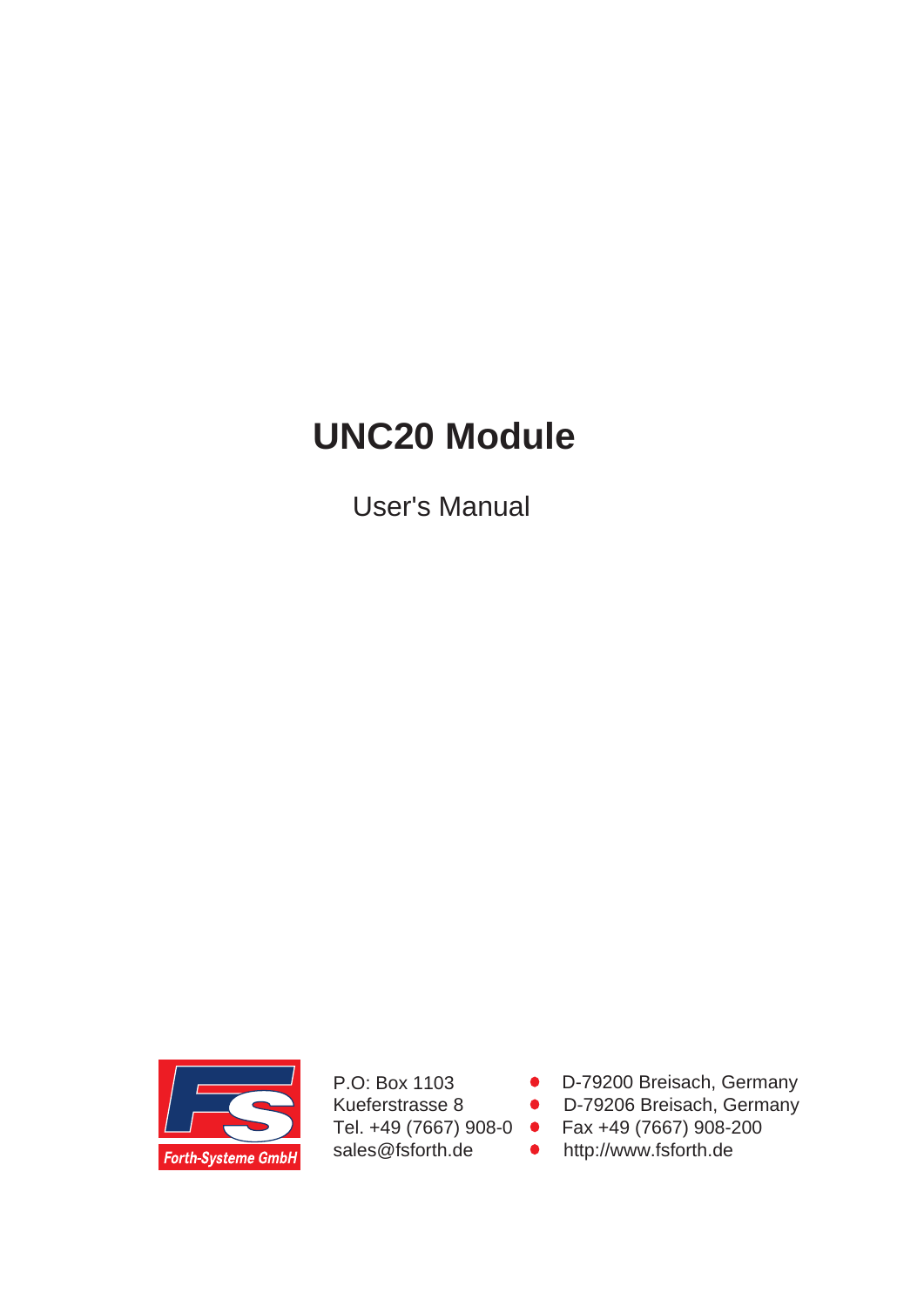Copyright 2003:

FS Forth-Systeme GmbH Postfach 1103, 79200 Breisach, Germany

| Release of Document:   | July 14, 2003    |
|------------------------|------------------|
| Filename:              | UNC20 MOD UM.doc |
| Author:                | N. James         |
| <b>Board Revision:</b> | <b>UNC20 1</b>   |

All rights reserved. No part of this document may be copied or reproduced in any form or by any means without the prior written consent of FS Forth-Systeme GmbH.

 $\overline{2}$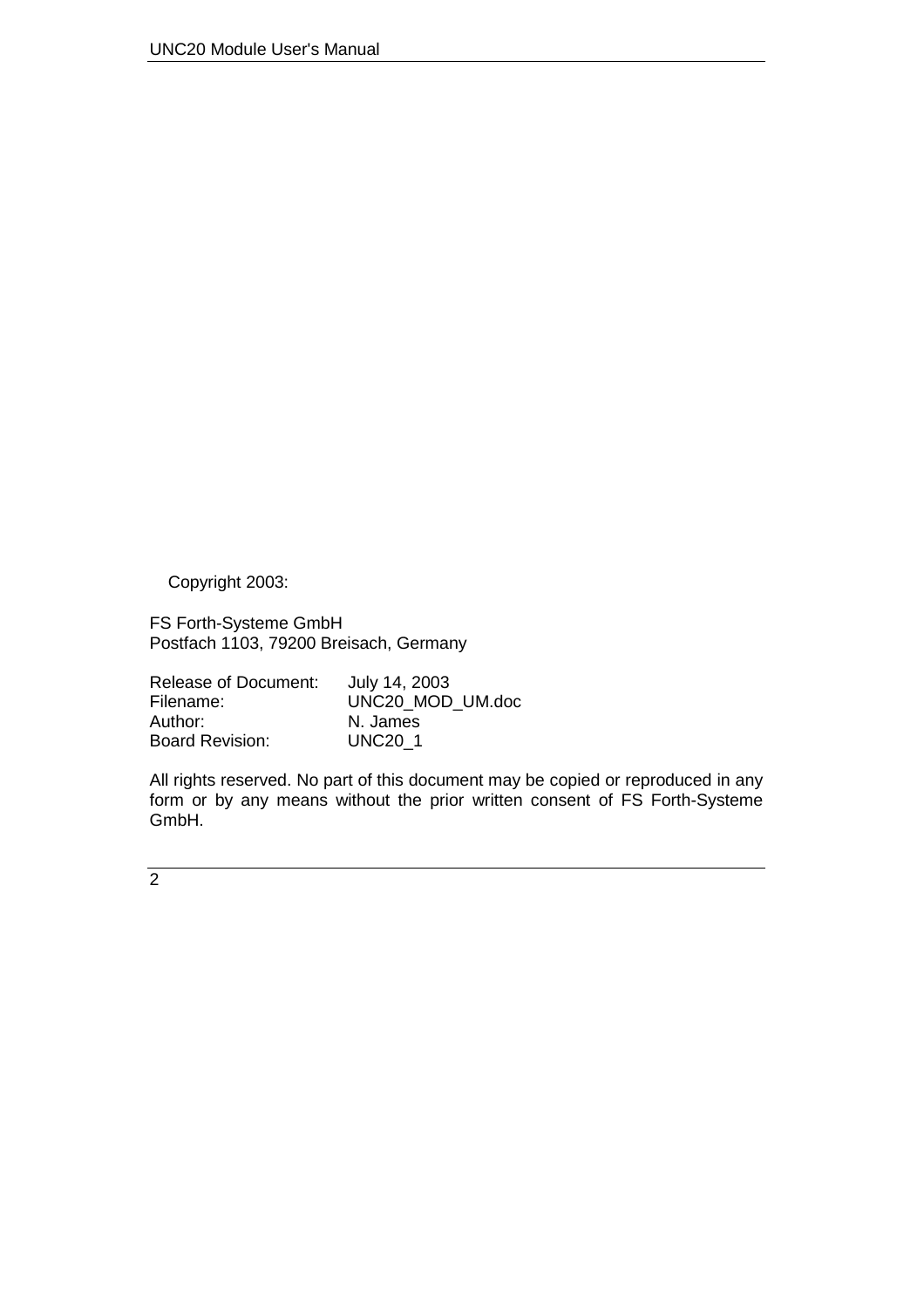# **Table of Contents**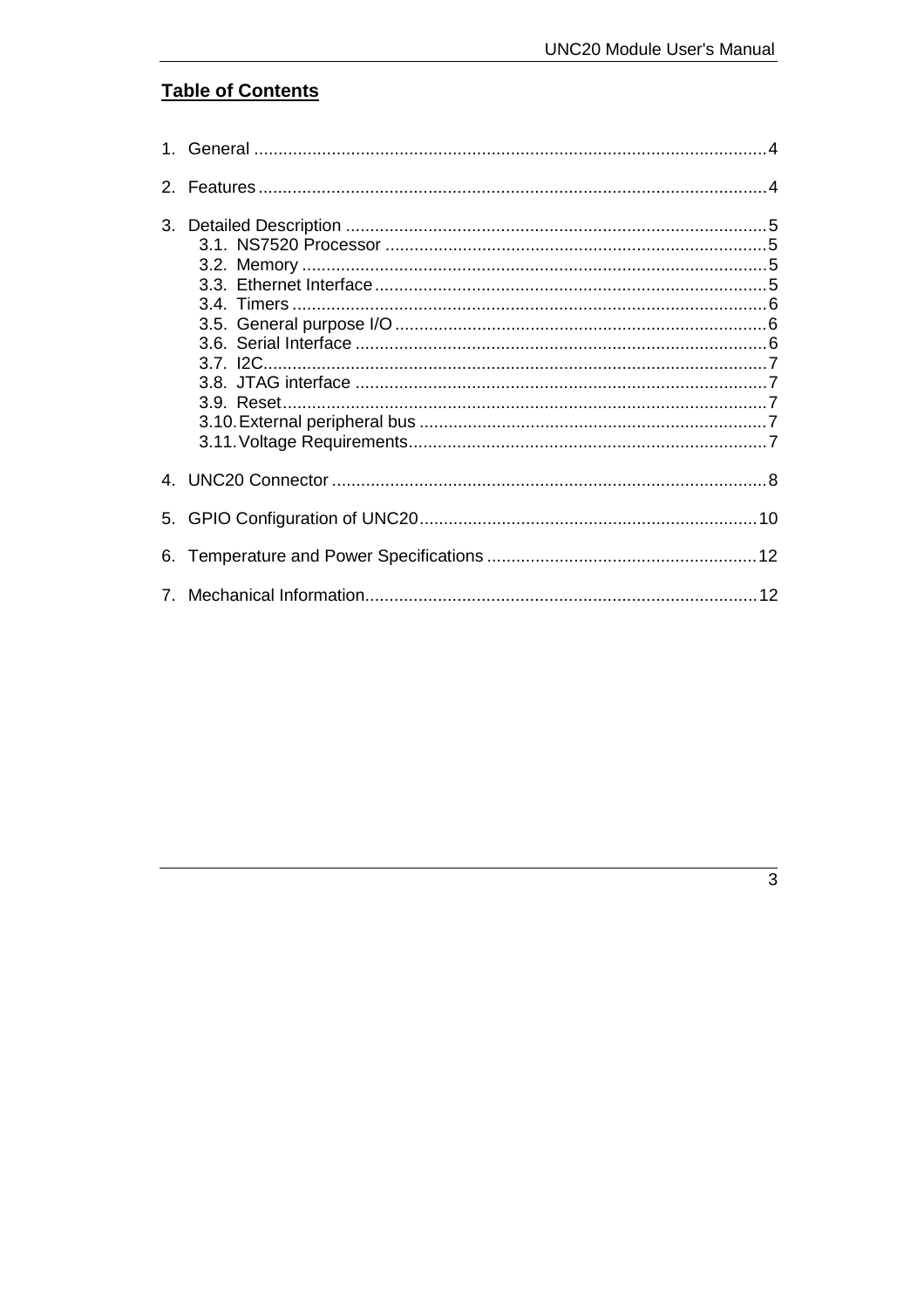## <span id="page-3-0"></span>**1. General**

The Universal Network Controller (UNC20) has been designed for embedded systems requiring network connectivity. The UNC20 module is housed in an industry-standard DIL48 package, making it extremely easy and cost-effective to integrate into designs which require Ethernet connectivity.

This document refers to the UNC20 modules with the Part Numbers 352 and 355.

## **2. Features**

- NetSilicon's NS7520 microcontroller
- Up to 16Mbytes SDRAM, 32-bit wide
- Up to 8Mbytes Flash memory, 16-bit wide
- PHY for 10/100 Ethernet
- Two serial interfaces
- Serial EEPROM (8KBytes) for storing configuration parameters
- I2C port
- Up to 16 programmable digital I/O pins (multiplexed with other functions)
- JTAG interface
- External 8-bit data bus, 10-bit address bus and 2 external chip selects
- Single power supply of +3.3V required
- 4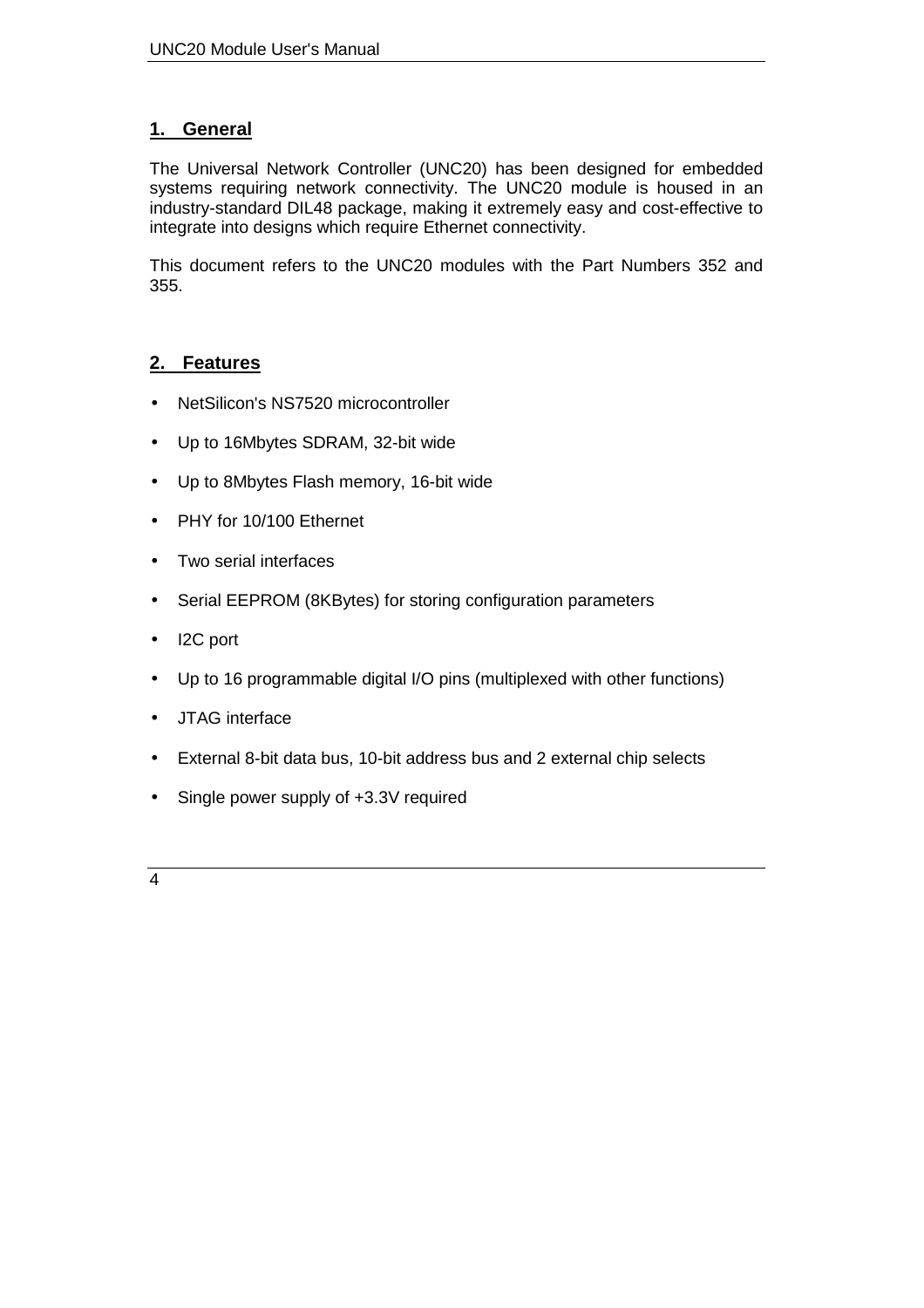### <span id="page-4-0"></span>**3. Detailed Description**

#### **3.1. NS7520 Processor**

The CPU is an ARM7TDMI 32-bit RISC core running at 55MHz with a rich complement of peripherals on-chip.

For more information on this device please consult the NS7520\_HR.pdf document.

The ARM7TDMI is capable of operating in both little-endian and big-endian modes. The standard UNC20 modules, currently Part Numbers 352 and 355, are factory-configured to boot in big-endian mode.

#### **3.2. Memory**

The UNC20 is assembled with 16Mbytes of 32-bit wide SDRAM. A 16-bit wide Flash device is assembled. Currently 2 variants of the UNC20 are available, one with 2MB Flash (P/N 355) and one with 8MB Flash (P/N 352).

#### **3.3. Ethernet Interface**

The NS7520 contains a 10/100 Ethernet MAC which is conform to the IEEE802.3 standard. Included on-chip are a 512-byte transmit FIFO and 2-Kbyte receive FIFO for maximizing Ethernet throughput. Full-duplex and half-duplex modes are supported for both 10Mbps and 100 Mbps operations as is address filtering for broadcasts and multicasts.

The PHY on the module supports auto-negotiation and can drive a 100Base-Tx line or a 10Base-T line. The UNC20 provides 4 pins for connecting a Twisted-Pair RJ-45 interface using an external transformer with a 1:1 turns ratio.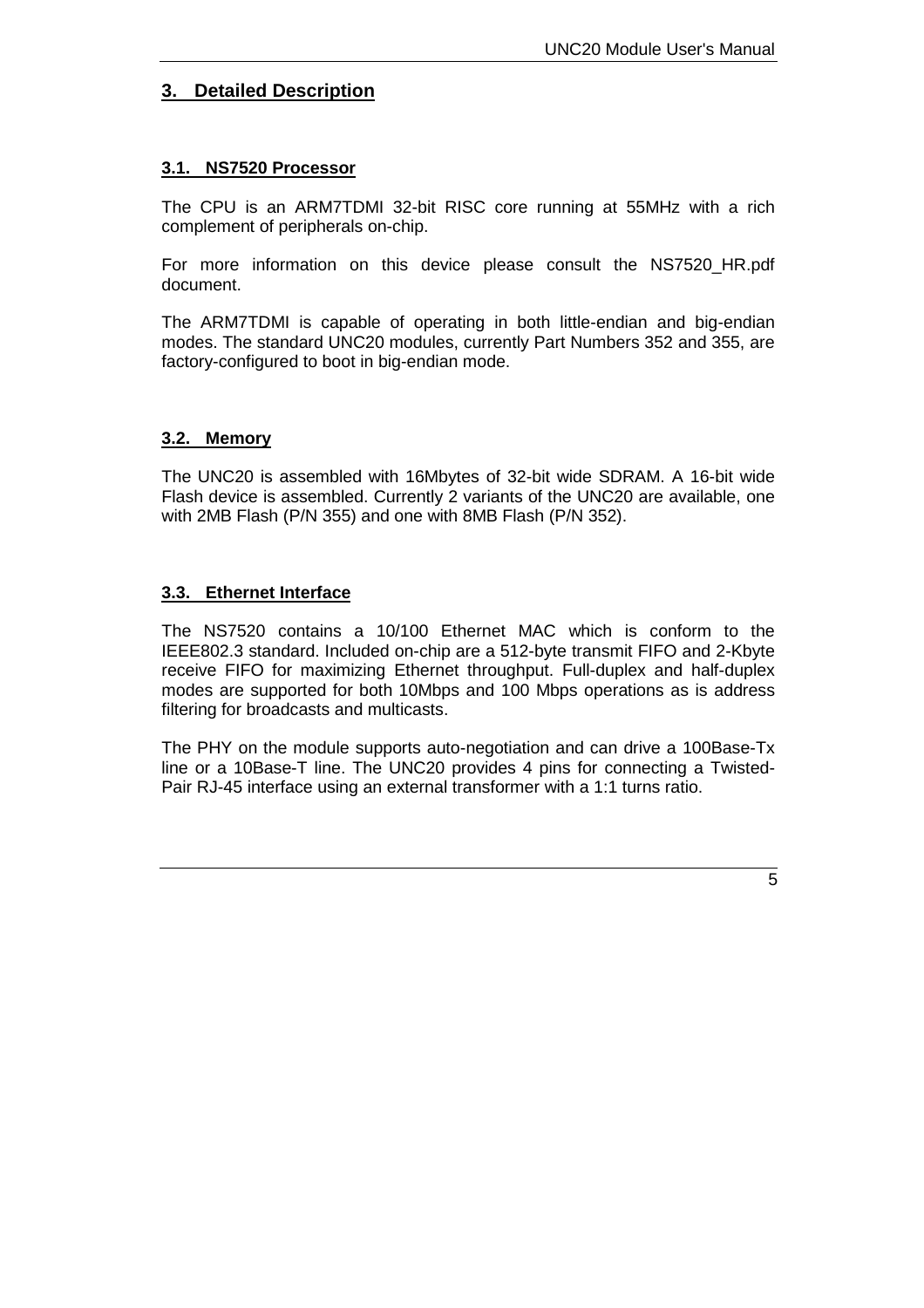#### <span id="page-5-0"></span>**3.4. Timers**

Two independent 27-bit timers are provided in the NS7520. These can be programmed to generate interrupts after expiration of time periods ranging from 2us to 20 hrs. Both timers can be programmed to generate an interrupt to the ARM core on either the IRQ or FIQ signals.

#### **3.5. General purpose I/O**

Two 8-bit ports (A and C) are available for digital I/O. All pins are multi-function and can be individually configured. Pins C2 and C6 are reserved for the I2C bus. The other 14 pins can be freely configured by the user and may be used to implement a serial interface, for example. Pins C0, C1 and C3 can be used to generate a level-sensitive interrupt to the ARM core's IRQ signal.

#### **3.6. Serial Interface**

Two independent serial channels are available in the NS7520. These channels can operate in the following modes:

UART at speeds up to 230 kbits/sec, with 5 to 8 data bits; odd, even or no parity; 1 or 2 stop bits.

HDLC at speeds up to 4 Mbps

SPI (Serial Peripheral Interface) - this full-duplex synchronous 4-wire interface can be used to connect various peripherals to the UNC20.

The pins for the 2 serial channels are multiplexed with the 16 General Purpose I/O pins. Serial channel 1 is on Port C and the following signals are available: RxD, TxD, RTS, CTS, DCD, RI. Only 6 signals are available since 2 pins are used by the I2C interface. Serial channel 2 is on Port A and the same signals are available plus DSR and DTR. All signals are 3.3V TTL levels.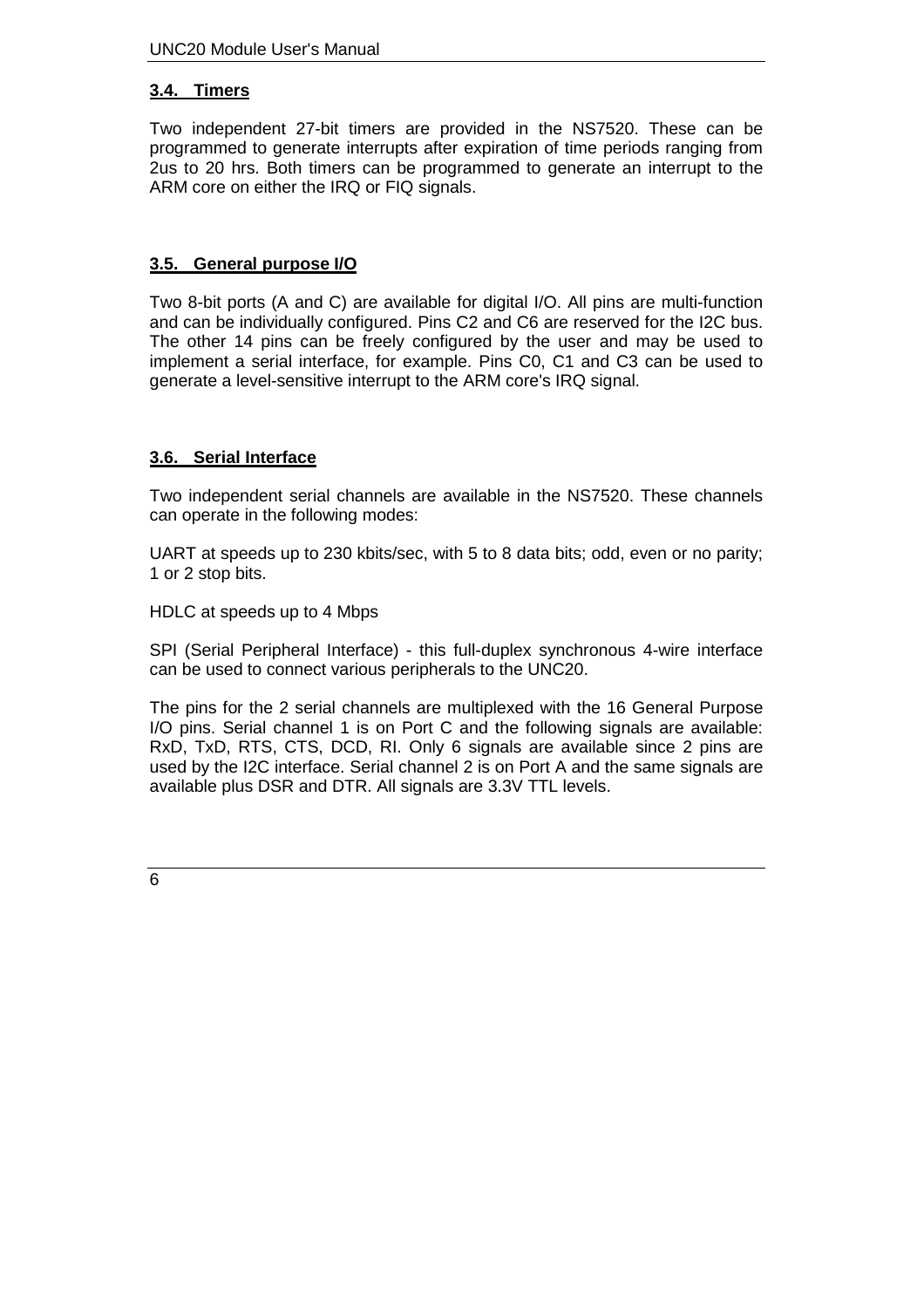#### <span id="page-6-0"></span>**3.7. I2C**

An I2C bus is available on pins 17 (SDA) and 21 (SCL). Any 3.3V I2C device can be connected to these pins provided that they do not use address 0xA0 which is being used by an 8-kByte EEPROM on the UNC20. The I2C bus can operate at speeds of 100 kbit/sec (Standard mode).

#### **3.8. JTAG interface**

This interface is primarily used for debug purposes. The 5 pins TCK, TMS, TDI, TDO and TRST# are multiplexed with 5 address lines and are available on pins 2 through 6. Selection of the JTAG signals is achieved by tying pin 30 (LEDLNK/SEL#) low. When pin 30 is not tied to GND it is the LEDLNK output from the PHY and is used to drive an LED on the base board to denote Ethernet link and activity.

#### **3.9. Reset**

A power-on reset generator resets all components on the module. The RESET# signal is output on pin 25 so that it can be used to reset components on the base board at power-on. The RESET# signal is bi-directional thus allowing devices on the base board, such as a reset switch, to reset the module. The RESET# signal can sink 5mA and source 150uA. These values must not be exceeded.

#### **3.10. External peripheral bus**

An 8-bit data bus and 10-bit address bus are provided for connecting external peripherals to the UNC20. Two individually programmable chip selects and an OE# (Output Enable) and WE# (Write Enable) signal allow a vast range of 8-bit peripherals to be connected directly to the UNC20 without any glue logic.

#### **3.11. Voltage Requirements**

For the UNC20 module only a single 3.3V DC power supply is needed.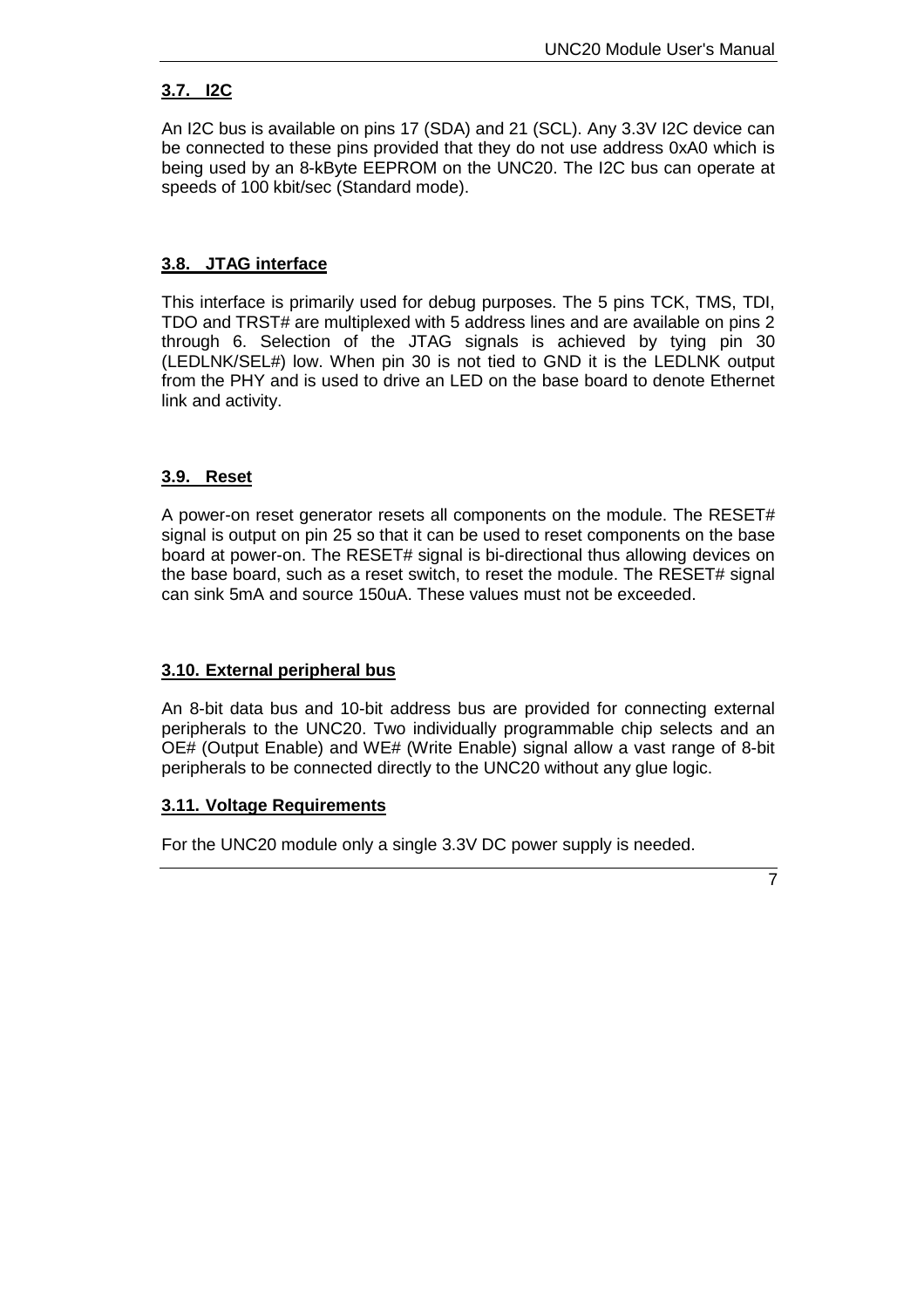# <span id="page-7-0"></span>**4. UNC20 Connector**

| Pin                     | <b>Signal</b>      | <b>Type</b> | <b>Drive</b>     | <b>Description</b>             |  |
|-------------------------|--------------------|-------------|------------------|--------------------------------|--|
| $\overline{\mathbf{1}}$ | ADDR4              | O           | 4mAU             |                                |  |
| $\overline{2}$          | ADDR5/TCK          | O/I         | 4mAU             | ADDR[59] are multiplexed       |  |
| 3                       | ADDR6/TMS          | O/I         | 4mAU             | <b>With JTAG functionality</b> |  |
| 4                       | ADDR7/TDI          | O/I         | 4mAU             | <b>Controlled by</b>           |  |
| 5                       | ADDR8/TDO          | O/O         | 4mAU             | <b>LEDLNK/SEL signal</b>       |  |
| 6                       | ADDR9/TRST#        | O/I         | 4mAU             |                                |  |
| $\overline{7}$          | PORTA0             | I/O         | 2mA <sub>U</sub> | <b>GPIO</b>                    |  |
| 8                       | PORTA1             | I/O         | 2mA <sub>U</sub> | <b>GPIO</b>                    |  |
| 9                       | PORTA <sub>2</sub> | 1/O         | 2mA <sub>U</sub> | <b>GPIO</b>                    |  |
| 10                      | PORTA3             | I/O         | 2mA <sub>U</sub> | <b>GPIO</b>                    |  |
| 11                      | PORTA4             | I/O         | 2mAU             | <b>GPIO</b>                    |  |
| 12                      | PORTA5             | I/O         | 2mAU             | <b>GPIO</b>                    |  |
| 13                      | PORTA6             | I/O         | 2mAU             | <b>GPIO</b>                    |  |
| 14                      | PORTA7             | I/O         | 2mA U            | <b>GPIO</b>                    |  |
| 15                      | PORTC0             | I/O         | 2mAU             | <b>GPIO</b>                    |  |
| 16                      | PORTC1             | I/O         | 2mAU             | <b>GPIO</b>                    |  |
| 17                      | <b>SDA</b>         | $\circ$     | 2mA <sub>U</sub> | Hardwired - I2C data signal    |  |
| 18                      | PORTC3             | I/O         | 2mA U            | <b>GPIO</b>                    |  |
| 19                      | PORTC4             | I/O         | 2mA <sub>U</sub> | <b>GPIO</b>                    |  |
| 20                      | PORTC5             | I/O         | 2mA <sub>U</sub> | <b>GPIO</b>                    |  |
| 21                      | <b>SCL</b>         | I/O         | 2mA <sub>U</sub> | Hardwired - I2C clock signal   |  |
| 22                      | PORTC7             | I/O         | 2mAU             | <b>GPIO</b>                    |  |
| 23                      | 3.3V               | P           |                  | 3.3V Power Connection          |  |
| 24                      | <b>GND</b>         | P           |                  | <b>Ground Connection</b>       |  |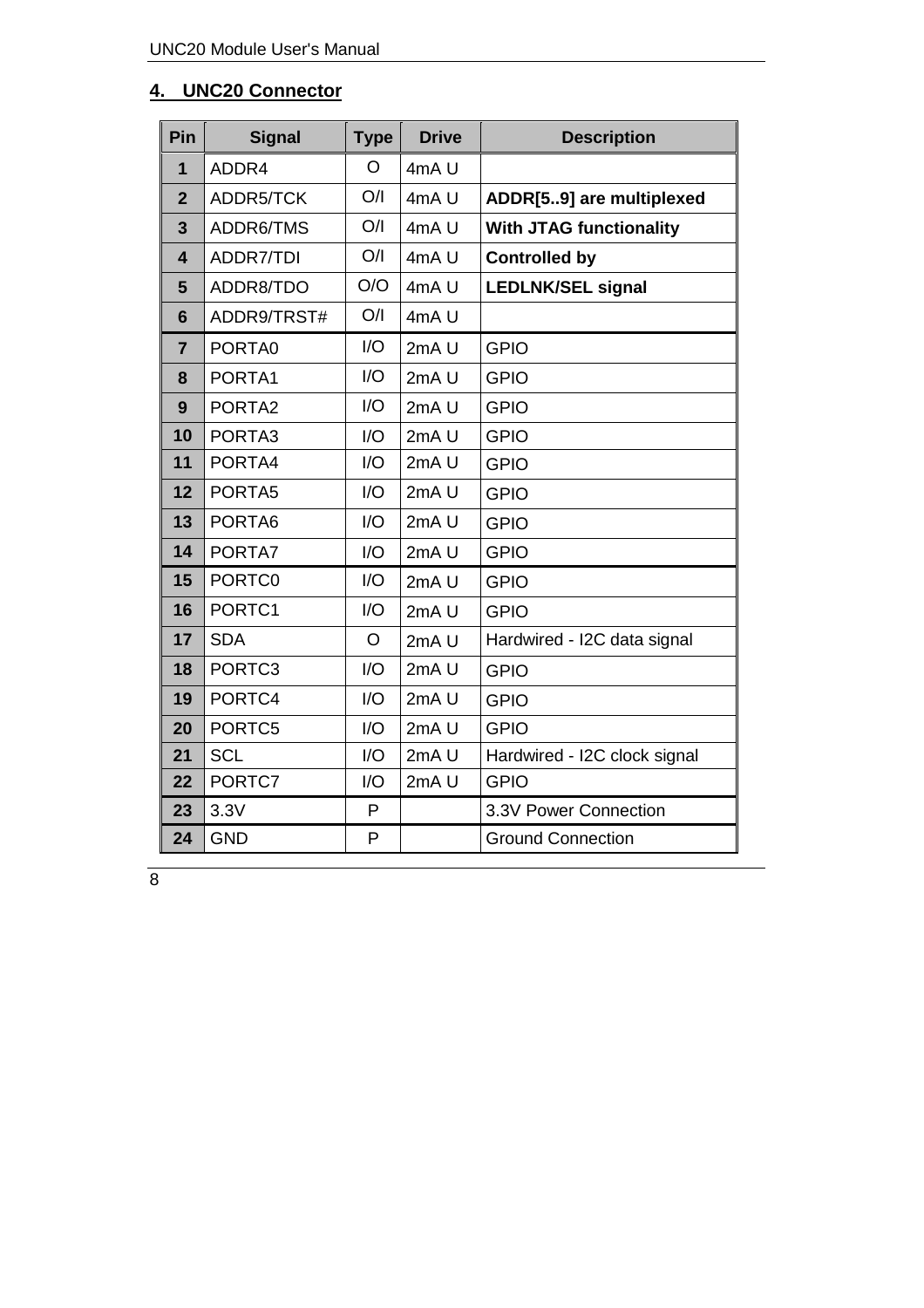| 25 | RESET#      | I/O            | 5mAU             | Reset (bidirectional)                                        |  |
|----|-------------|----------------|------------------|--------------------------------------------------------------|--|
| 26 | <b>TPIP</b> |                |                  | Ethernet Input+                                              |  |
| 27 | <b>TPIN</b> | I              |                  | Ethernet Input-                                              |  |
| 28 | <b>TPOP</b> | $\overline{O}$ |                  | Ethernet Output+                                             |  |
| 29 | <b>TPON</b> | O              |                  | <b>Ethernet Output-</b>                                      |  |
| 30 | LEDLNK/SEL# | $\overline{O}$ |                  | <b>Ethernet Activity LED;</b><br><b>ADDR/JTAG Selection:</b> |  |
| 31 | USB-        | I/O            |                  | Reserved                                                     |  |
| 32 | USB+        | I/O            |                  | Reserved                                                     |  |
| 33 | DATA31      | I/O            | 4mA              | External data line D7                                        |  |
| 34 | DATA30      | I/O            | 4mA              | D <sub>6</sub>                                               |  |
| 35 | DATA29      | 1/O            | 4mA              | D <sub>5</sub>                                               |  |
| 36 | DATA28      | I/O            | 4mA              | D <sub>4</sub>                                               |  |
| 37 | DATA27      | I/O            | 4mA              | D <sub>3</sub>                                               |  |
| 38 | DATA26      | I/O            | 4mA              | D <sub>2</sub>                                               |  |
| 39 | DATA25      | I/O            | 4 <sub>m</sub> A | D <sub>1</sub>                                               |  |
| 40 | DATA24      | I/O            | 4 <sub>m</sub> A | D <sub>0</sub>                                               |  |
| 41 | ADDR0       | O              | 4mAU             | <b>Address Line</b>                                          |  |
| 42 | ADDR1       | O              | 4mAU             | <b>Address Line</b>                                          |  |
| 43 | ADDR2       | O              | 4mAU             | <b>Address Line</b>                                          |  |
| 44 | ADDR3       | O              | 4mAU             | <b>Address Line</b>                                          |  |
| 45 | WE#         | O              | 4mA              | <b>Write Enable</b>                                          |  |
| 46 | OE#         | O              | 4mA              | Output Enable                                                |  |
| 47 | <b>CS3#</b> | O              | 4mA              | Chip Select 3                                                |  |
| 48 | <b>CS4#</b> | O              | 4mA              | Chip Select 4                                                |  |

The "U" in the Drive column denotes a pull-up resistor is present on this signal.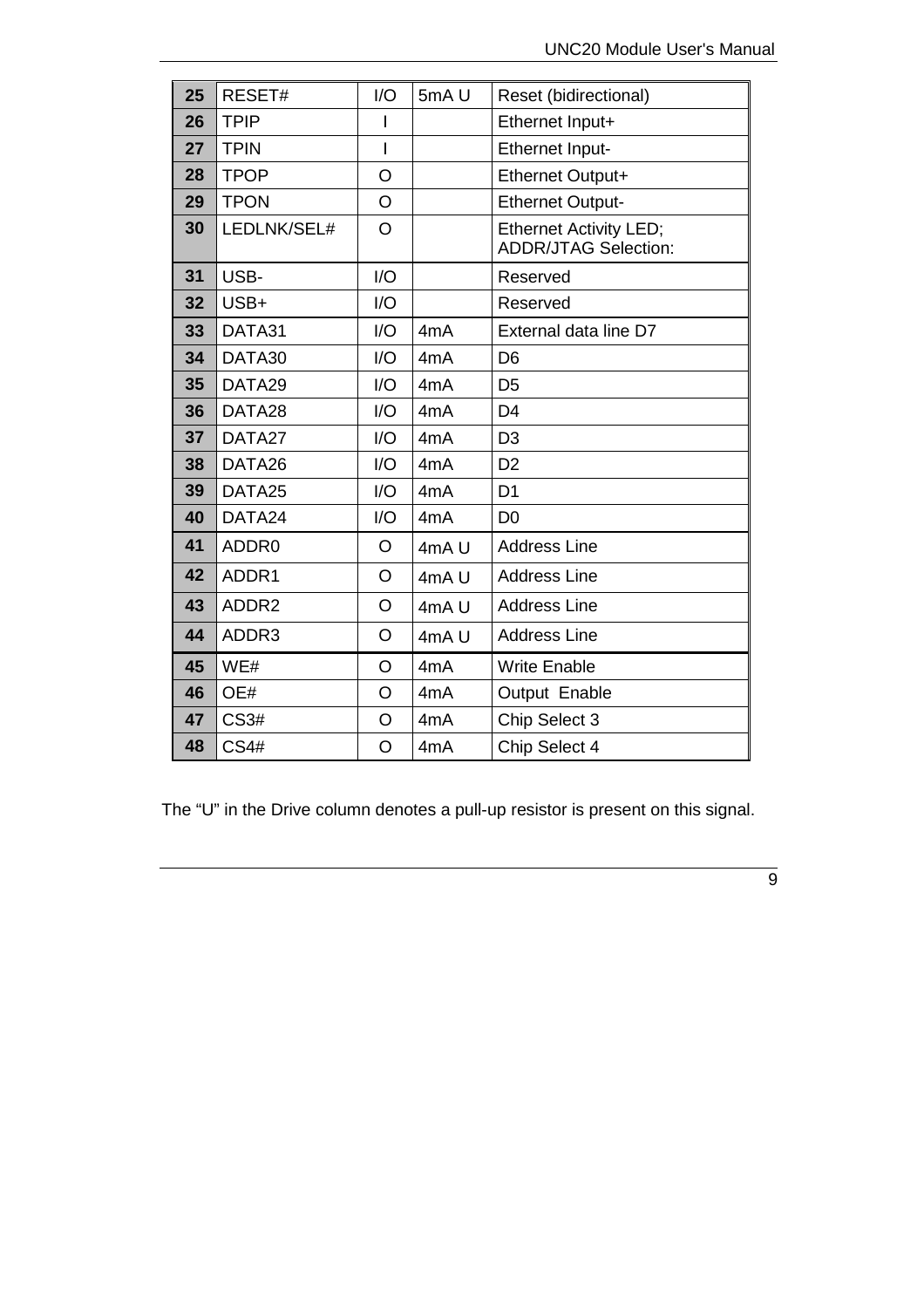# <span id="page-9-0"></span>**5. GPIO Configuration of UNC20**

| <b>GPIO</b>    | <b>Serial</b>              | <b>OTHER</b>        | <b>PIN</b>     |                  | <b>Serial</b>                                                                                       | <b>OTHER</b>                                   |  |
|----------------|----------------------------|---------------------|----------------|------------------|-----------------------------------------------------------------------------------------------------|------------------------------------------------|--|
| A7             | <b>TxDA</b>                |                     | 14             | I/O              | Port A TxD                                                                                          |                                                |  |
| A <sub>6</sub> | <b>DTRA</b>                | DREQ1               | 13             | $\overline{1/O}$ | Port A DTR                                                                                          | Chnl<br><b>DMA</b><br>$3/5$ Req                |  |
| A <sub>5</sub> | RTSA_                      |                     | 12             | I/O              | Port A RTS_                                                                                         |                                                |  |
| A4             | RxCA /<br>$RIA$ /<br>OUT1A |                     | 11             | I/O              | Pgmbl Out / Port<br>A RxCLK / Port A<br>Ring Signal / Port<br>A SPI<br>Clock<br>(CLK)               |                                                |  |
| A3             | <b>RxDA</b>                | DACK1               | 10             | 1/O              | Port A RxD                                                                                          | Chnl<br><b>DMA</b><br>3/5 Ack                  |  |
| A2             | <b>DSRA</b>                | <b>AMUX</b>         | 9              | 1/O              | Port A DSR                                                                                          | DRAM Addr<br>Mux / USB<br>Pwr<br>Relay<br>Ctrl |  |
| A <sub>1</sub> | <b>CTSA</b>                | DONE1<br>$_{-}$ (O) | 8              | 1/O              | Port A CTS_                                                                                         | Chnl<br><b>DMA</b><br>3/5<br>Done_Out          |  |
| A <sub>0</sub> | TxCA /<br>OUT2A<br>DCDA    | DONE1<br>$=$ (1)    | $\overline{7}$ | 1/O              | Pgmbl Out / Port   DMA<br>A DCD / Port A<br><b>SPI</b><br>Enable<br>(SEL_) / Port A<br><b>TxCLK</b> | Chnl<br>3/5<br>DONE_<br>$\ln$                  |  |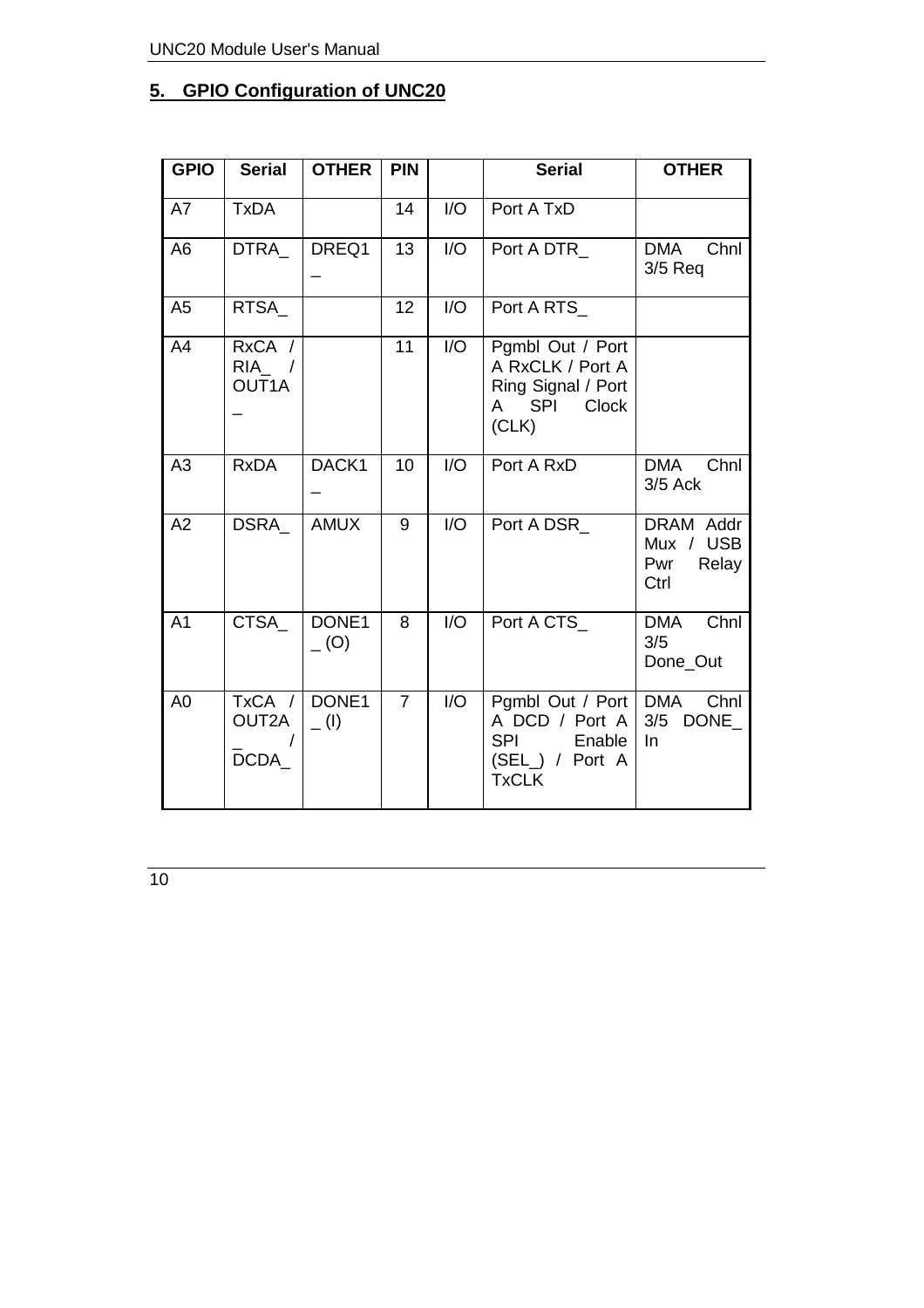| C <sub>7</sub> | <b>TxDB</b>                        |                                                 | 22 | 1/O                         | Port B TXD                                                                                             | <b>GEN Intrpt Out</b>                                                |
|----------------|------------------------------------|-------------------------------------------------|----|-----------------------------|--------------------------------------------------------------------------------------------------------|----------------------------------------------------------------------|
| C <sub>6</sub> | <b>DTRB</b>                        | DREQ2                                           | 21 | I/O                         | Port B DTR<br>DMA Chnl 4/6 Req<br>I2C clock signal (SCL)                                               |                                                                      |
| C <sub>5</sub> | RTSB_                              | <b>REJECT</b>                                   | 20 | 1/O                         | Port B RTS_                                                                                            | <b>CAM Reject</b>                                                    |
| C <sub>4</sub> | <b>RxCB</b><br><b>RIB</b><br>OUT1B | RESET<br>$\prime$                               | 19 | I/O                         | Pgmbl Out /<br>Port B RxCLK /<br>Port B Ring<br>Signal / Port B<br><b>SPI</b><br><b>Clock</b><br>(CLK) | <b>RESET Output</b>                                                  |
| $C3*$          | <b>RxDB</b>                        | $LIRQ3$ /<br>DACK2                              | 18 | 1/O                         | Port B RxD                                                                                             | Level Sensitive IRQ /<br>DMA Chnl 4/6 Ack                            |
| $C2^*$         | <b>DSRB</b>                        | LIRQ2 /<br>RPSF                                 | 17 | $\Omega$                    | Port B DSR                                                                                             | Level Sensitive IRQ /<br><b>CAM Request</b><br>I2C data signal (SDA) |
|                |                                    |                                                 |    |                             |                                                                                                        |                                                                      |
| $C1*$          | <b>CTSB</b>                        | LIRQ1<br>$\sqrt{ }$<br>DONE <sub>2</sub><br>(O) | 16 | $\overline{1}/\overline{O}$ | Port B CTS                                                                                             | Level Sensitive IRQ /<br><b>DMA</b><br>Chnl<br>4/6<br>Done_Out       |
| $CO*$          | TxCB /<br>OUT2B<br>DCDB            | LIRQ0 /<br>DONE <sub>2</sub><br>(1)             | 15 | I/O                         | Pgmbl<br>Out $/$<br>Port B DCD /<br><b>SPI</b><br>B<br>Port<br>Enable (SEL_)<br>/ Port B TxCLK         | Level Sensitive IRQ /<br>DMA Chnl 4/6 DONE<br>In                     |

11